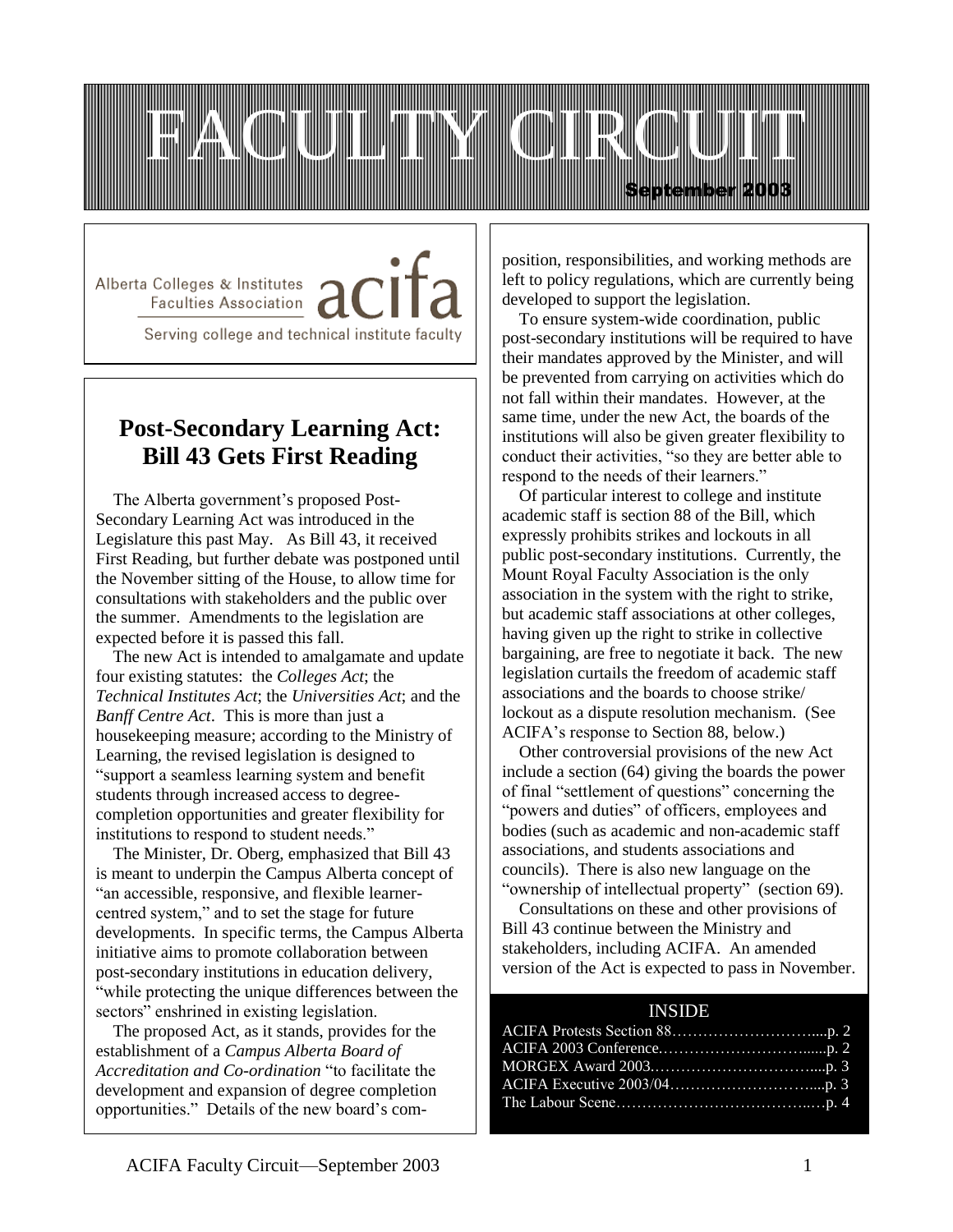# **ACIFA Protests Section 88**

Section 88 of Bill 43, the proposed new Post-Secondary Learning Act, will prohibit strikes and lockouts in public post-secondary institutions. ACIFA's Presidents' Council has taken a strong stand against this provision, which it interprets as an unwarranted attack on the collective bargaining rights of every member association.

The following are excerpts from a fetter from the<br>President of ACIFA, Bert Giles, to the Minister of **Book Review** Learning, Dr. Lyle Oberg, dated June 4, 2003, urging The following are excerpts from a letter from the him to withdraw Section 88:

 *Section 88, which imposes arbitrary restrictions on existing collective agreements freely negotiated in good faith, represents an unprecedented and unwarranted attack on the collective bargaining rights of faculty in our system*

 *In our view, Section 88 constitutes a clear violation of international conventions on freedom of association principles, as set out as recently as March 2003, in a series of rulings by the International Labour Organization (ILO) on complaints concerning several pieces of legislation passed by the government of British Columbia. […..]*

 *A legislated prohibition of strike action by academic staff members can only have a negative impact on the labour relations climate in our sector. No other jurisdiction in Canada has enacted such a drastic measure, which will do significant and lasting damage to the reputation of Alberta's post-secondary system, and create a bar to the recruitment of world-class scholars and teachers to our province.*

 *Moreover, we are unaware of any actions or circumstances which necessitate or justify the inclusion in the proposed Post-Secondary Learning academic staff members of an express prohibition on strike action by academic staff members. […..]*

 *We do not accept that Section 88 can be justified by the need for consistency or uniformity throughout the postsecondary system, where currently only one academic staff association retains the right to strike under the terms of its collective agreement. Other associations have bargained away this right freely, and, consistent with principles of free collective bargaining, should remain free to bargain it back again.*

 *ACIFA is united in its opposition to the provisions of Section 88 of Bill 43. The right to strike of academic staff associations in our sector is fundamental, and should not be legislated away. We view this Section as unnecessary, unjustified, and damaging to the integrity of the postsecondary system in Alberta, and again we urge you to withdraw it before Bill 43 is passed.*

Section 88 is not yet law; ACIFA continues to lobby the government to delete it from the amended Bill. Member associations have been encouraged to take up the issue, too, in a concerted campaign to this end.

## **ACIFA 2003 Conference at Kananaskis**

**\_\_\_\_\_\_\_\_\_\_\_\_\_\_\_\_\_\_\_\_\_\_\_\_\_\_\_\_\_\_\_**

# **"Talking About Teaching" Packs Them In**

 Over two hundred enthusiastic college and institute educators from ACIFA member associations across the province attended the ACIFA 2003 Conference, "Talking About Teaching," at the Delta Lodge Kananaskis, May 13 – 15. Co-hosted by the faculty associations of Mount Royal College, Lethbridge Community College, and Bow Valley College, our nineteenth annual conference featured a provocative keynote address from Dr. David Noble of York University, as well as a full programme of stimulating sessions conducted by colleagues, in the spectacular surroundings of the Kananaskis resort. As in years past, conference-goers also made the most of opportunites to socialize and network.



Bert Giles, the President of ACIFA, notes: "What an excellent conference! The theme "Talking About Teaching" provided a valuable focus for the formal sessions; the reception, the BBQ at Boundary Ranch, and other informal social events were most enjoyable; and the keynote certainly got everyone talking. On behalf of ACIFA, let me extend warmest thanks to the three sponsoring associations, and especially to the members of the organizing committee under Elaine Mullen, for their hard work in putting it all together. We hope to see you all next year in Jasper, at ACIFA 2004."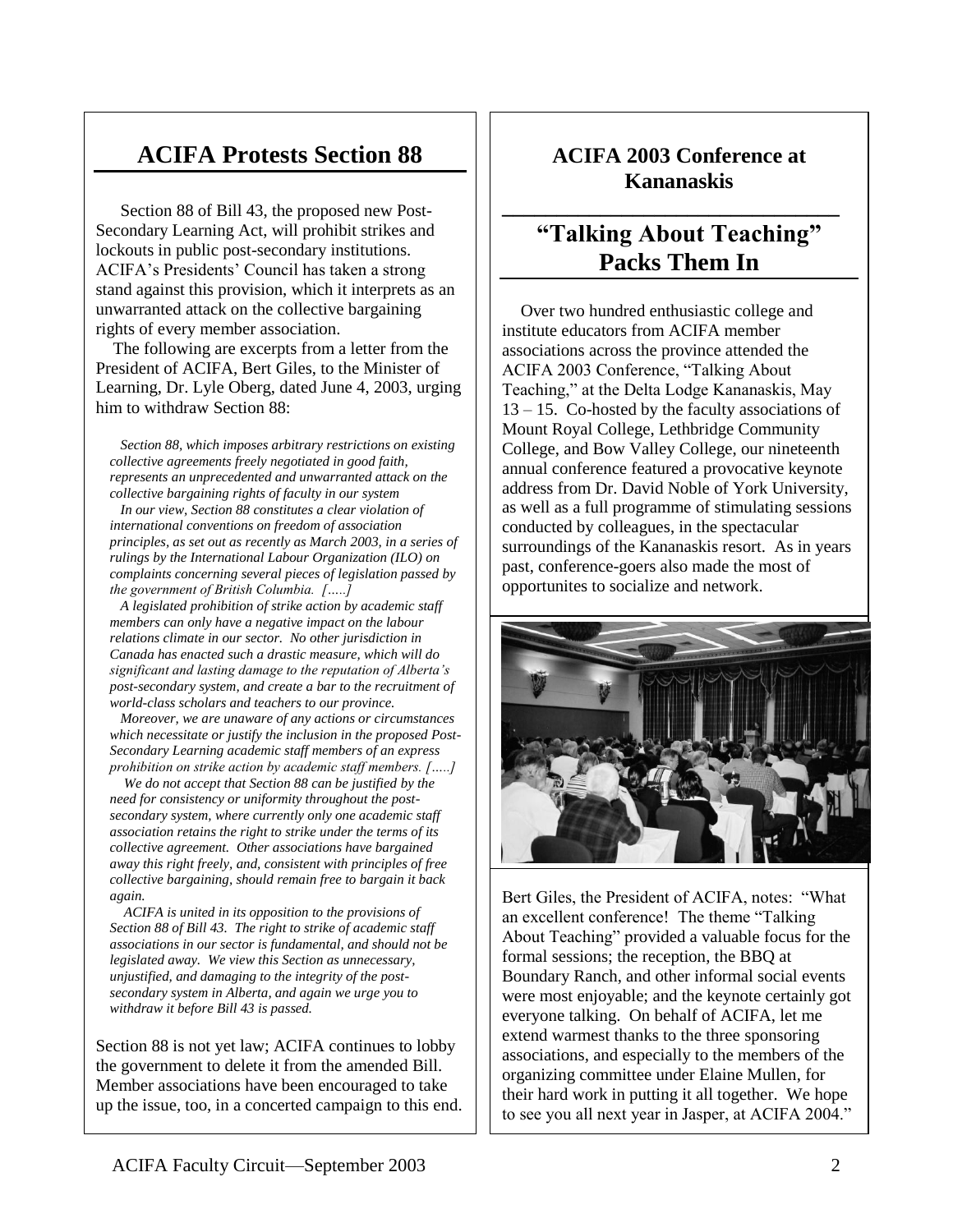## **MORGEX Award for Innovation in Teaching**

 Gordon Gilchrist, an instructor at Olds College, is the recipient of the 2003 MORGEX Award for Innovation in Teaching, which is accompanied by a cheque for \$1,500. An additional \$500 was awarded to the Olds College Faculty Association, which nominated the winning entry to the ACIFA Awards Committee.



*Gordon Gilchrist (right), of Olds College, receives the 2003 MORGEX Award from Jack Basterash of MORGEX, at ACIFA 2003, Kananaskis.*

 Sponsored by MORGEX Insurance Group Ltd., this Award recognizes and encourages the use of innovative and creative teaching methods and design, leading to improved student learning. Each participating member association within ACIFA undertook a selection process at the local level, and nominated an individual or group/team for consideration by the ACIFA Awards Committee, which made the final choice.

 From a number of excellent entries received this year, the ACIFA Awards Committee singled out Gordon Gilchrist's creation of *Independent Study Video Learning Resource (.avi files)*. According to Gilchrist, the basis of this innovation was the awareness of the diversity of student learning styles:

*Many of our students do not learn well from text based or lecture/note-taking learning formats. Many of our students learn better from visual, auditory, or repetitive tactile delivery. In the Windows-based computer world, much of the learning is visual and tactile, and yet we still try and teach with long, thick, print-based manuals as the primary resource after instruction. Many of my students* 

*need to see a procedure more than once, and practice the procedure many times to understand and fix it intotheir memory….Manuals were expensive, hard to keep up to date, and not very effective for many of our learners.*

It was in response to this problem that Gordon Gilchrist called on technology:

> *I am creating short video clips called .avi files to supplement the resource material for my classes. The clips couple images, video, or screen demonstrations with a voice track to add to the in-class delivery. Live demonstrations of software can be recorded along with the instructor's commentary or explanation of the procedure. Still images can be recorded with the instructor's comments, and a pointer to identify features in the image…. The .avi files allowed me to record my demonstrations, complete with commentary, and the students could access them on demand.*

The .avi files "can be served from an intranet, the internet, or burned to a cd for distribution with a note package," notes Gilchrist.

 The impact of Gordon Gilchrist's .avi files has been striking, but he is careful to point out that he does not use them as a replacement for good teaching, "but as a supplemental resource for good teaching." As he says, "If a picture is worth a thousand words, a video has got to be worth a chapter! My students no longer have to wait for me to answer their question in a lab; they can use the cd to view the demonstration that relates to the topic giving them grief."

# **ACIFA Executive Council 2003 -2004**

The membership of ACIFA's Executive Council will remain unchanged for 2003 – 2004, following elections conducted during ACIFA's AGM in May.

| PresidentBert Giles (GMC) - to 2004      |             |
|------------------------------------------|-------------|
| VP NegotiationsPaul Hawthorn (Portage)   |             |
|                                          | $-$ to 2004 |
| VP ProfessionalRocky Wallbaum (Lakeland) |             |
|                                          | $-$ to 2005 |
|                                          |             |
|                                          |             |
|                                          |             |

Members of the ACIFA Executive Council can be contacted through the ACIFA office, telephone (780) 423-4440, or through the new ACIFA website at [http://www.acifa.ca.](http://www.acifa.ca/)